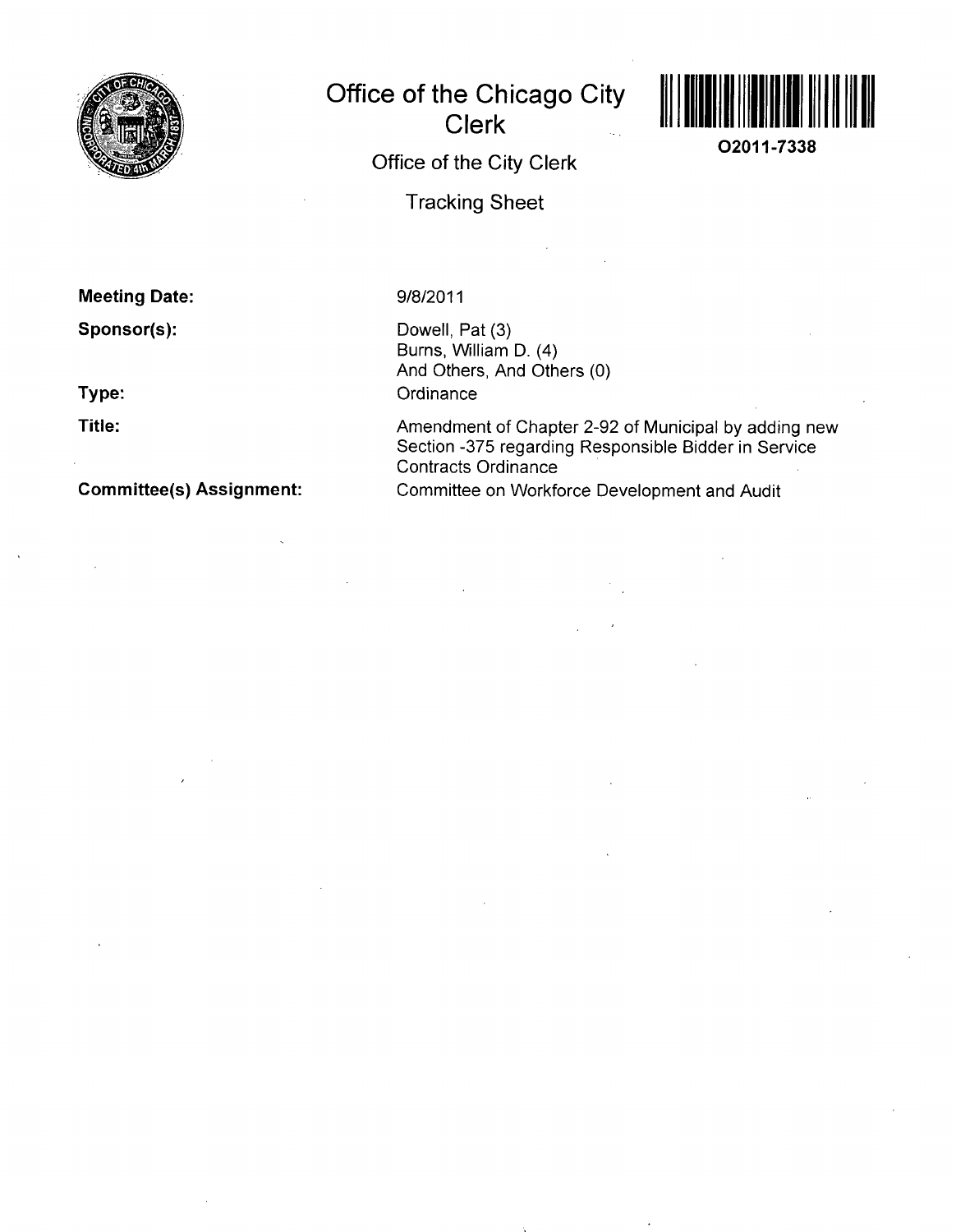Comm: Workforce Davell Burns

## **ORDINANC E 1,^ ^ i l**

#### **BE IT ORDAINED BY THE CITY COUNCIL OF THE CITY OF CHICAGO**

#### **Good Jobs, Quality Services: Responsible Bidder in Services Contracts Ordinance**

WHEREAS, the City of Chicago expends substantial municipal funds for public services; a large portion of that money being derived from taxes paid by its residents; it is in the public interest, health, welfare and safety to let all janitorial, security and window washing services contracts of \$50,000 or more to the lowest, responsive, responsible bidder.

#### BE IT ORDAINED BY THE CITY COUNCIL OF THE CITY OF CHICAGO:

Section 1. Added to the Municipal Code of Chicago, Chapter 2-92-375.

Section 2. Definitions. For purposes of Chapter 2-92-375,

The terms "work" or "labor" shall mean the same as "services" and defined as janitorial, security and window washing services.

The term "lowest responsible bidder" is a bidder who meets all of the criteria in Section 3 and submits signed affidavit of evidence of such compliance with bid submittal package.

#### Section 3. Criteria.

- a. Compliance with all applicable laws pre-requisite to doing business in Illinois.
- b. Evidence of compliance with
	- 1. Federal employer tax identification number, or for sole proprietors social security number requirements.
	- 2. Provisions of the Equal Employment Opportunity Act of 1972 (42 U.S.C. 2000e through 2000e-17) and Federal Executive Order No. 11246 as amended by Federal Executive Order No. 11375.
	- 3. Provisions of the IL Wage Payment and Collection Act.
- c. Certificates of insurance indicating the following coverage necessary for the contract and in amounts specified in the bid specifications:
	- 1. General liability
	- 2. Worker's compensation
	- 3. Hazardous occupation
	- 4. Product liability
	- 5. Professional liability
- d. Proof of performance bond.
- e. Any determinations for violations of federal, state or local laws involving the employment relationship, including, but not limited to, OSHA, National Labor Relations Act or the McNamara Service Contract Act, shall lead to bidder disqualification.
- f. Compliance with all provisions of the Prevailing Wage Provisions of the Illinois Procurement Code 30 ILCS 500/25-60.

Page 1 of 5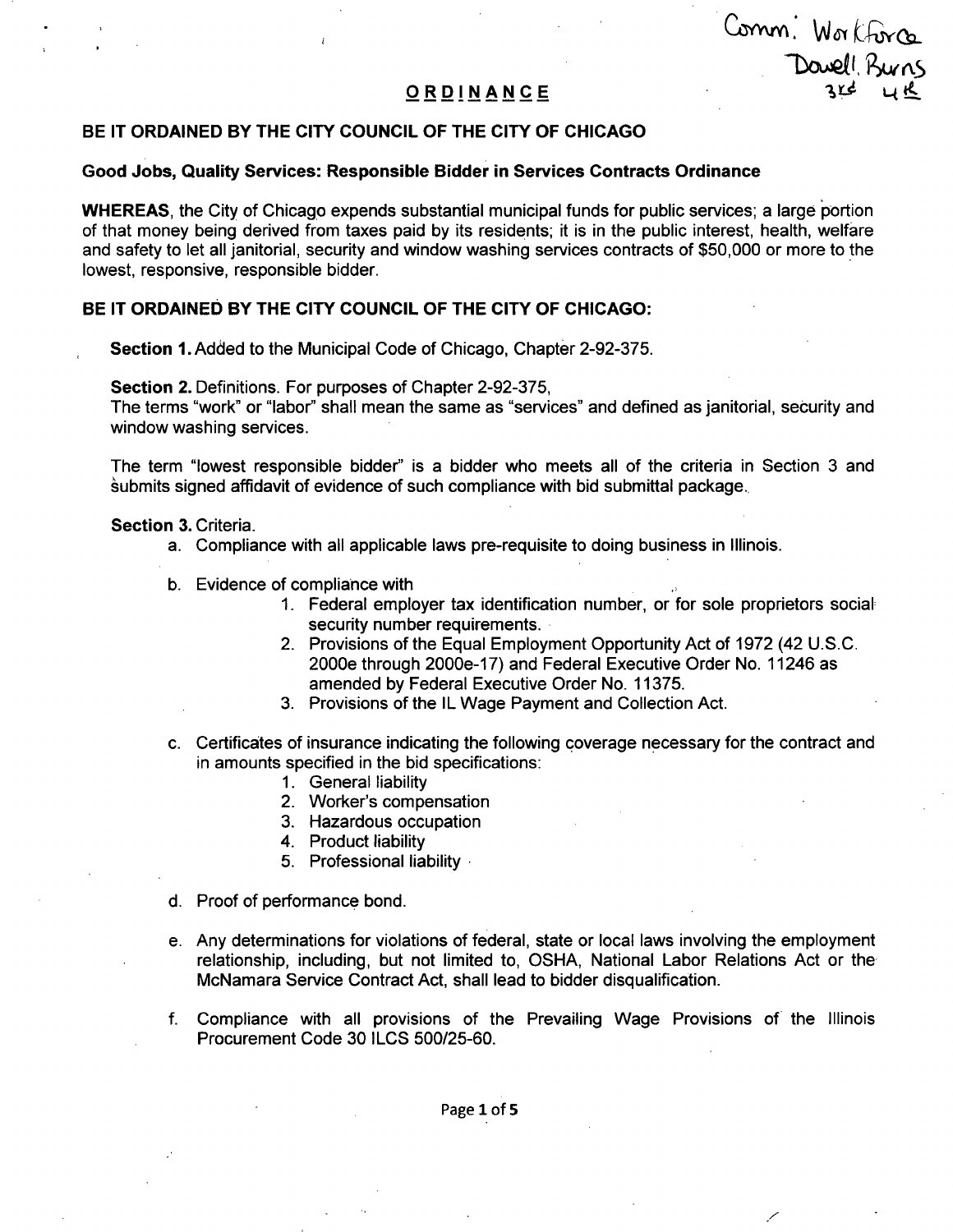- g. Bidder must file with the State a signed statement that the bidder has reviewed the prevailing wage provisions of the Illinois Procurement Code, that the bidder has reviewed and agrees to pay the applicable prevailing wage rate as set forth in the wage rate schedule attached to the bid specifications, and that the bidder will strictly comply with Prevailing Wage Provisions of the Illinois Procurement Code 30 ILCS 500/25-60.
- h. All labor shall be covered by a health and hospital plan and a pension plan offered by the employer in compliance with Illinois Procurement Code 30 ILCS 500/25-60 Section (a)(2) for janitorial or security services. A statement of employee benefits must be completed and made part of the bid in order for the bid to be accepted.
- i. Proof of any professional license required by law for any trade or specialty area in which the bidder is seeking a contract award. Additionally, bidder must disclose any suspension or revocation of such license held by the company, or of any director, officer or manager employed by the bidder.
- j. A signed affidavit of any federal, state or local tax liens or tax delinquencies owed to any federal, state or local taxing body in the last five years.
- k. Contractors shall attest to by a signed affidavit that it has classified its employees properly pursuant to the federal tax code and as clarified in current IRS regulations.
- $I_{\nu}$  Statements as to past performance shall be provided in a signed affidavit, which shall give an accurate and complete record of all work completed in the past three years by the contractor. Bidder shall give the names and addresses of the projects, original contract price, final contract price, and the names of all subcontractors used, if applicable, and a statement as to compliance with awarded contracts.

#### Section 4. Bid Selection.

- a. Multiple Low Bids. When two or more responsible bidders submit the same low bid, the  $\sim$  contract award shall be determined by drawing lots in the presence of the responsible; bidders involved; unless one bidder is a local bidder and one is a non-local bidder, inwhich event the local bidder shall be awarded the contract. For the purposes of this section only, local bidder shall be defined as any bidder with its headquarters, not a subsidiary, is in Illinois.
- b. Bid Selection Process must be consistent with Article IV. Minority-Owned and Women-Owned Business Enterprise Procurement Program.
- c. Any and all bids received in response to an advertisement may be rejected by the purchasing agent if the bidder is not deemed responsible, or the character or quality of the services, supplies, materials, equipment or labor does not conform to requirements or ifthe public interest may otherwise be served thereby. Per Ch. 24, par. 8-10-12 of the Illinois Municipal Purchasing Act.

#### Section 5. Bidder / Contractor Disqualification.

a. Failure to produce evidence of and signed affidavit of requirements by the close of bidding shall result in the bidder's disqualification.

Page 2 of 5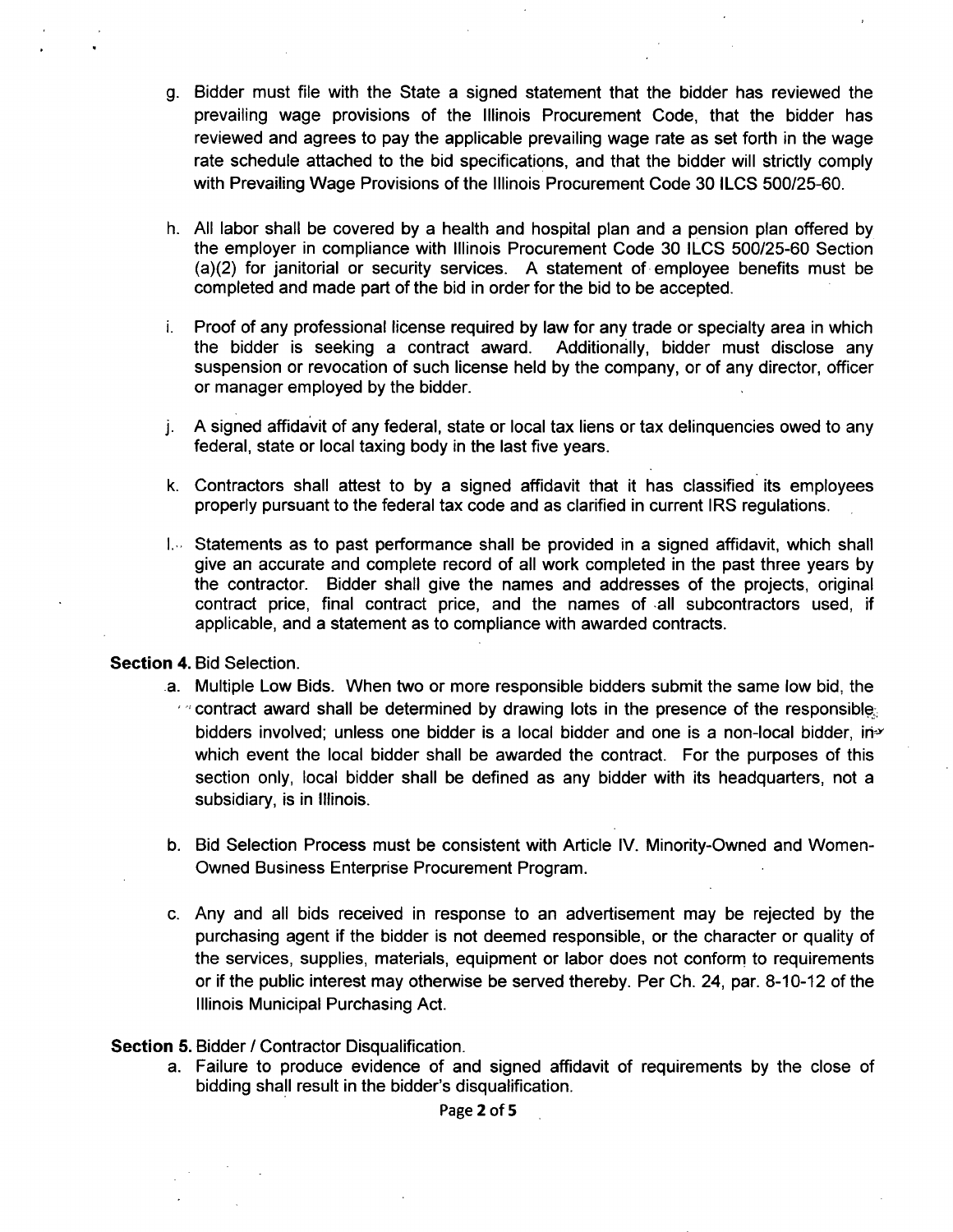- b. Any bidder that willfully makes, or causes to be made, a false, deceptive or fraudulent statement, or submits false, deceptive or fraudulent information in connection with any submission made to the shall be permanently disqualified from bidding, and shall be removed from any current contract for services.
- c. Any determinations for violations of federal, state or local laws including but not limited to violations of OSHA, the National Labor Relations Act or the McNamara Service Contract Act shall lead to bidder disqualification, and/or removal from any current contract for services.
- d. A bidder who has been found to be in violation of the prevailing wage provisions of the Illinois Procurement Code twice within a 3 year period shall be deemed not to be a responsible bidder for 4 years from the date of the latest finding, and shall be removed from any current contract for services.

Section 6. Debarments. For any second or subsequent violation of these provisions determined by the Chicago Department of Procurement Services, which is within 3 years of an earlier violation, the Department shall add the employer or entity's name to the debarments list to be posted on the Department's official website. Upon such notice, the Department shall notify the violating employer or entity. No city service contract shall be awarded to an employer or entity appearing on the list until 4 years has elapsed from the date of the last violation. The Inspector General shall have the authority to conduct investigations and shall make the determination if the violating employer or entity shall be added to the list of Debarments or removed from any current contract for services.

Section 7. Rights of Action. An interested party or person aggrieved by a violation of this Act or any rule adopted under this Act by an employer or entity may file a complaint with the City of Chicago office of Inspector General. The Inspector General shall have the authority to conduct investigations and make the determination if the city may collect the cost and fees associated with findings against the violating contractor. In addition, an interested party may file suit in circuit court, in the county where the alleged offense occurred or where any person who is party to the action resides, without regard to exhaustion of any alternative administrative remedies provided in this Act. Actions may be brought by one or more persons for and on behalf of themselves and other persons similarly situated. An interested party who has suffered damages related to a violation in this act is entitled to collect:

- a. the amount of any lost wages, salary, employment
- b. compensatory damages and an amount up to \$500 for each violation of this Act or any rule adopted under this Act;
- c. in the case of unlawful retaliation, all legal or equitable relief as may be appropriate; and
- d. Attorney's fees and costs.

Section 8. The right of an interested party or aggrieved person to bring an action under this Section terminates upon the passing of 3 years from date the contact was awarded. This limitations period is tolled if an employer or entity has deterred a person's exercise of rights under this Act.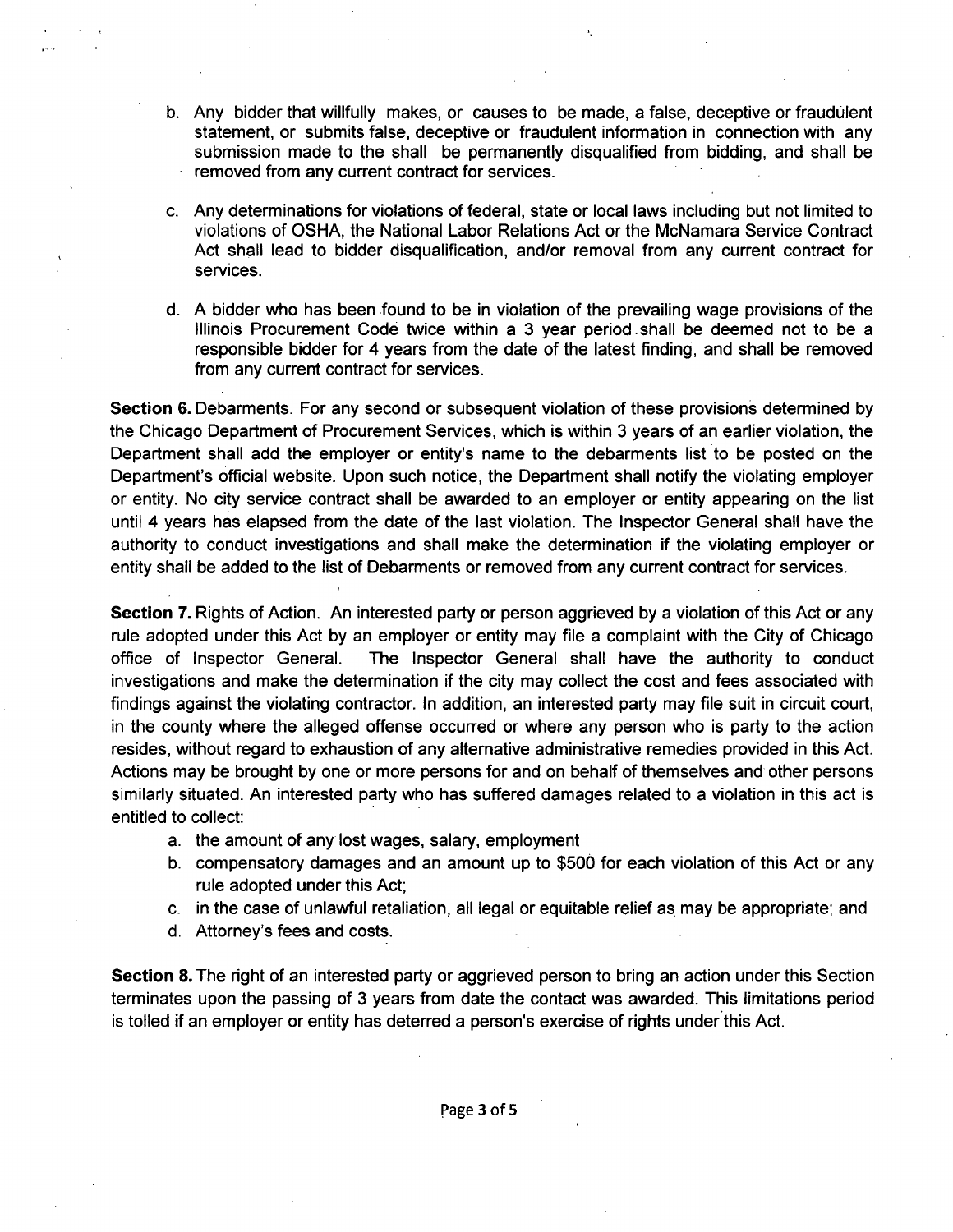Section 9. Materiality. The requirements of this Act are a material part of the contract and the successful bidder shall insert this Act in all subcontracts.

Section 10. Severability. If any portion of this Act or the application thereof to any person or circumstance is held invalid, such invalidity shall not affect other portions or applications of this Act which can be given effect without the invalid portions or applications, and to this end, the portions of this Act are severable.

Section 11. Effective Date. This Ordinance shall be effective as of the date of its passage.

Pat Dowell

Alderman, 3<sup>ro</sup> Ward

ЦS  $\frac{1}{2}$ almo Т

Will Burns Alderman, 4<sup>th</sup> Ward

 $MIR$   $4/1$ Nas

Page 4 of 5